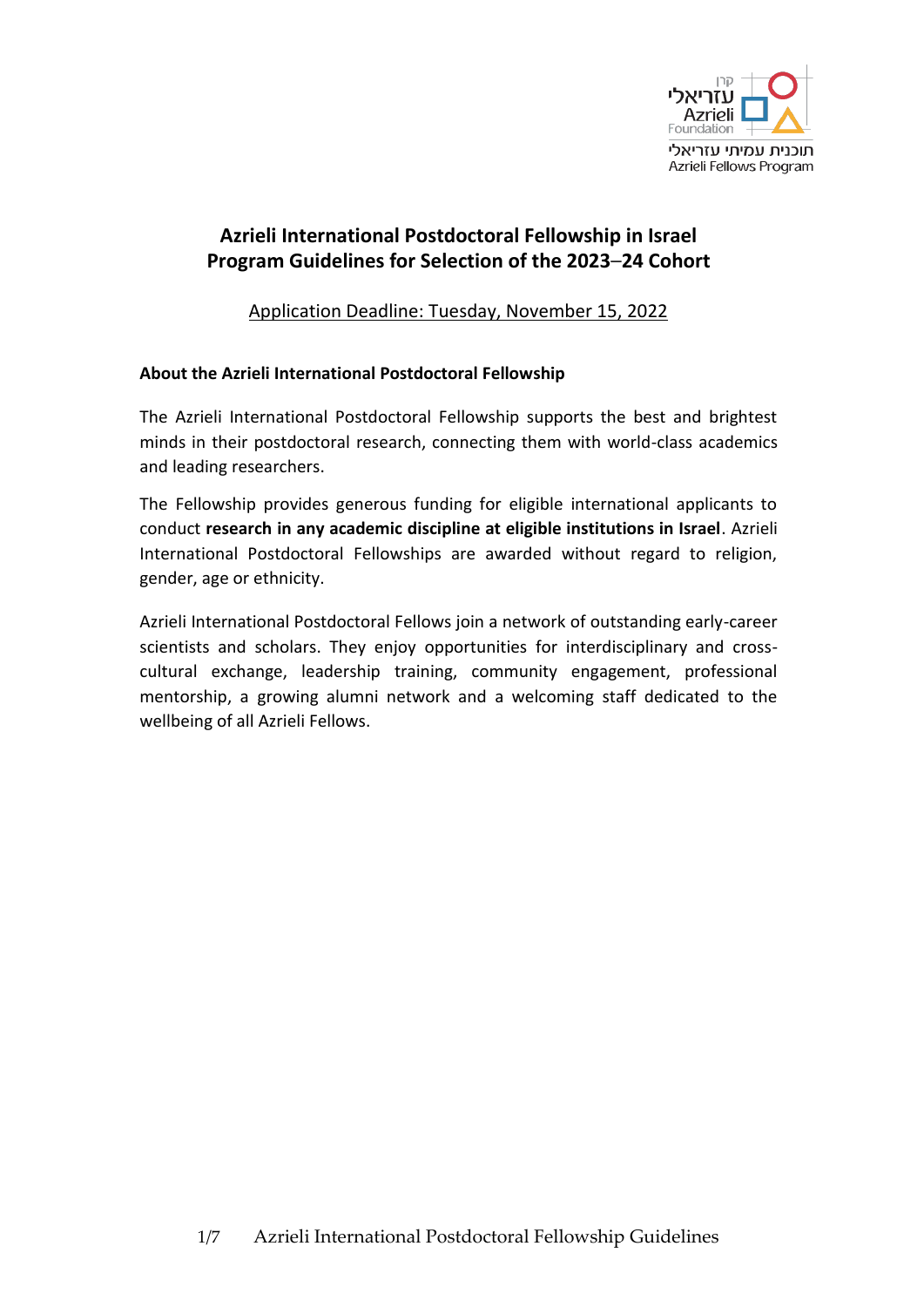

## **Eligibility**

- 1. The Azrieli International Postdoctoral Fellowship is open to candidates who have received their PhD degrees no earlier than November 1, 2019, in all countries except Israel. Allowances are made for parental or medical leave or other career interruptions.
- 2. Candidates currently enrolled in a PhD program may apply as long as they complete their dissertation defence successfully no later than June 1, 2023. Official university documentation indicating a dissertation defence date will be required.
- 3. All nationalities are eligible to apply for the Azrieli International Postdoctoral Fellowship, except those who have Israeli citizenship or a resident of Israel.
- 4. The Azrieli International Postdoctoral Fellowship is open to candidates who have secured an academic sponsor and will perform their postdoctoral research at one of the following Israeli institutions: Bar-Ilan University, Ben-Gurion University of the Negev, Reichman University, Technion - Israel Institute of Technology, Tel Aviv University, The Hebrew University of Jerusalem, University of Haifa and Weizmann Institute of Science.
- **5.** Candidates who commenced a postdoctoral or an academic position in Israel prior to September 1, 2022, may not apply. **Exception: Those affected by the Russia-Ukraine conflict and have sought refuge in Israel from February 24 to September 1, 2022, are eligible for the Fellowship.**

#### **Academic Sponsor**

- 1. At the time of application, all applicants are required to have an academic sponsor who is a faculty member at one of the above-mentioned eligible Israeli institutions.
- 2. Academic sponsors can only sponsor a single candidate throughout the Azrieli Fellows application process.
- 3. The academic sponsor will confirm the candidate's suitability, undertake to actively support, collaborate and share relevant expertise with the candidate, and ensure the availability of facilities, office space, and funding to carry out the proposed research.
- 4. The sponsor must submit a progress report for the candidate twice a year, at dates determined by the Azrieli Fellows Program.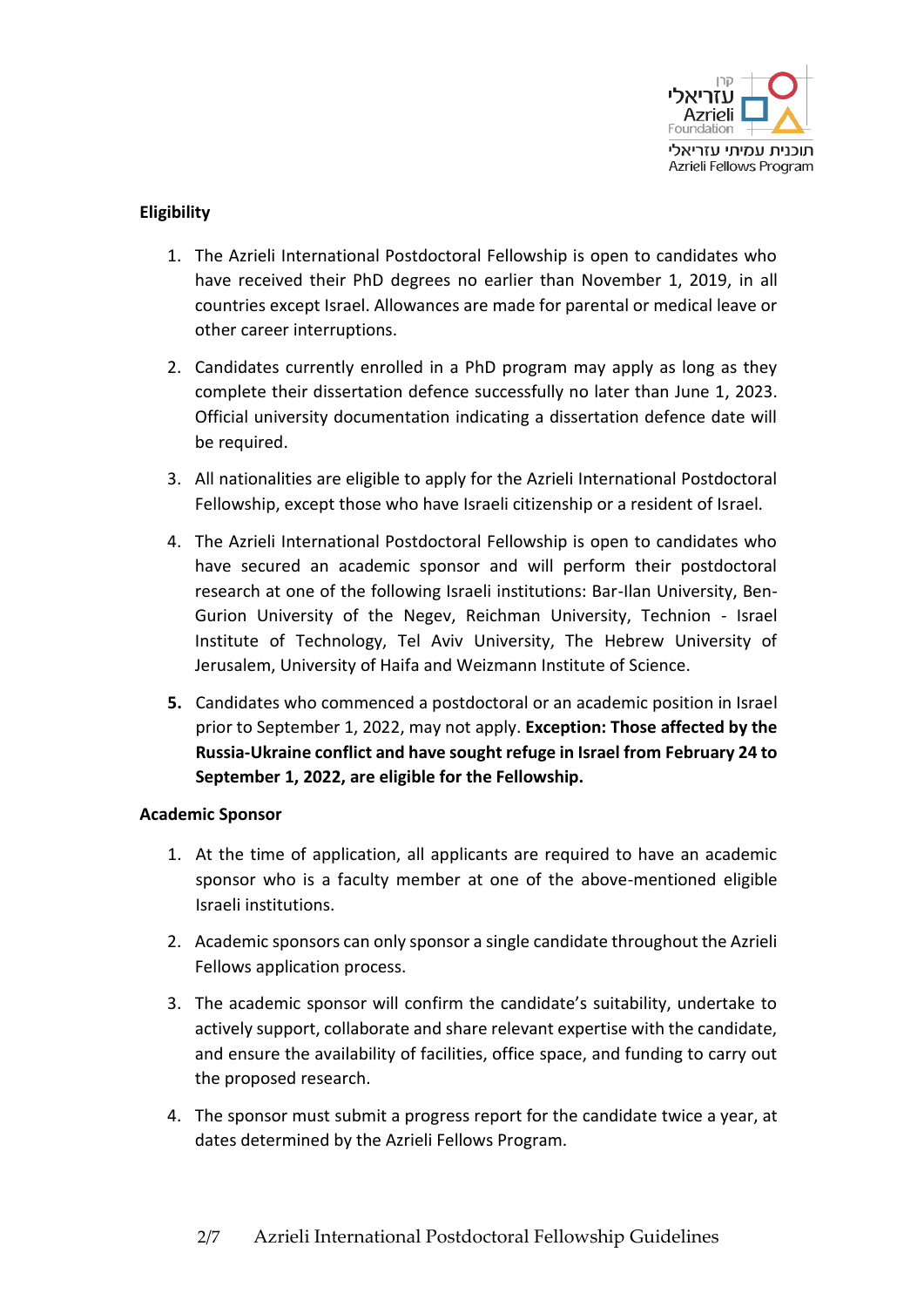

## 5. In STEM fields, the academic sponsor will finance 25 percent of the stipend, totalling ILS 84,000 for two years.

### **Number of Fellowships**

1. A maximum of 24 Azrieli International Postdoctoral Fellowships are awarded each year: up to 18 Fellowships in STEM fields, up to three in humanities and up to three in social sciences.

## **Fellowship Period**

- 1. The Fellowship is offered for two years. Renewal for a third year will be considered favourably based on a competitive evaluation process.
- 2. The starting date of the Fellowship is October 2023, which is the beginning of the 2023–24 Israeli academic year. However, candidates are permitted to start their Fellowship as early as June 2023, and no later than March 2024.

## **Fellowship Value**

- 1. The Fellowship consists of a basic stipend of ILS 168,000 per academic year, with an additional ILS 20,000 granted annually for research expenses and research-related travel (altogether approximately EUR 53,000 in total).
- 2. The basic stipend is divided into monthly payments of ILS 14,000. Fellows accompanied to Israel by a companion, who is not eligible for a work visa in Israel, will receive an additional sum of ILS 20,000 per year.
- 3. The Azrieli International Postdoctoral Fellowship is paid by the host academic institution in Israeli Shekels (ILS).
- 4. The Azrieli Fellows Program does not restrict candidates from holding other funding concurrently. Candidates should be aware that constraints on additional funding may be regulated by the host academic institution.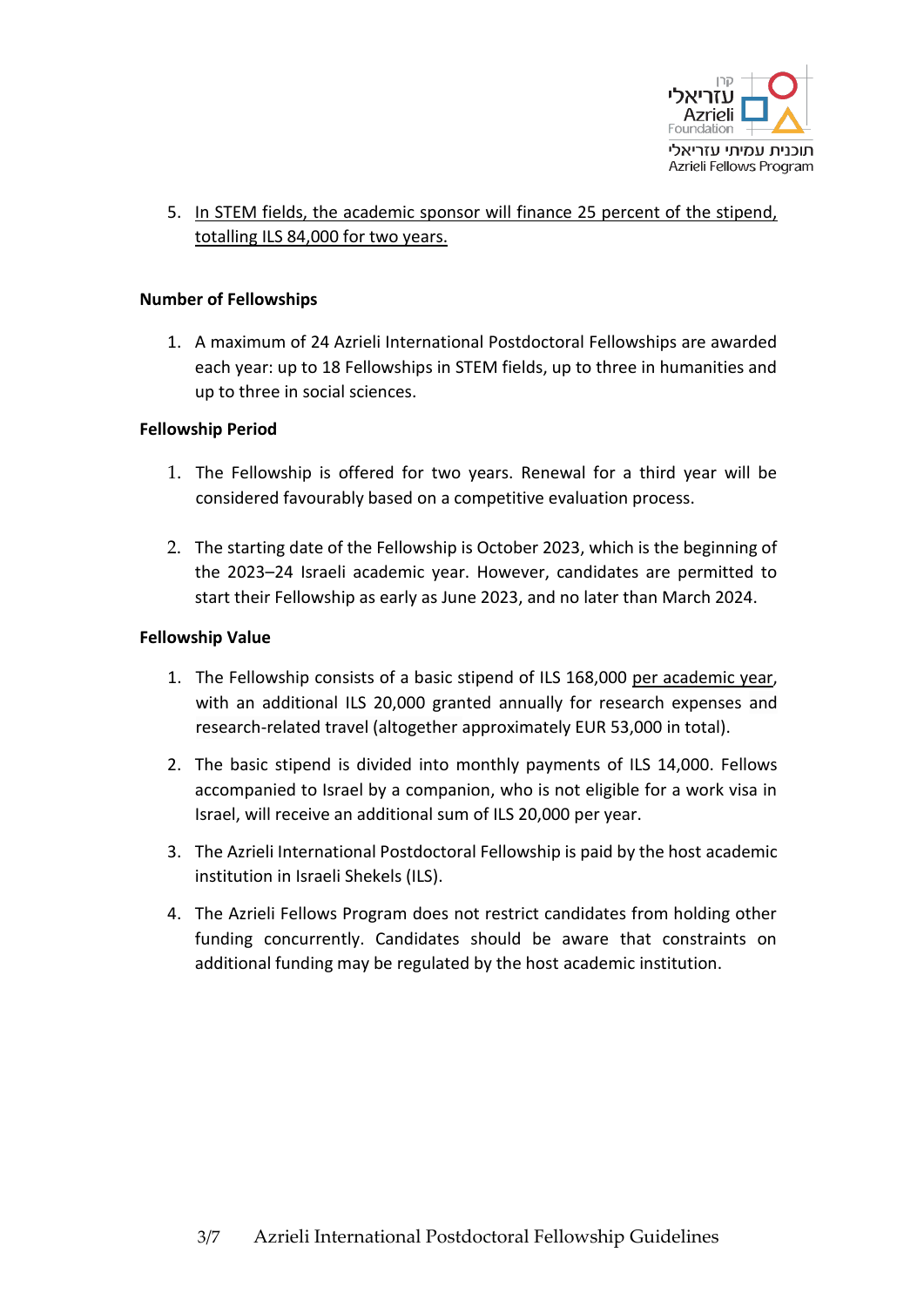

## **Selection Criteria**

Applications will be evaluated according to the following criteria:

### **Academic Excellence**

- Quality, originality and productivity of research to date
- Research independence
- Previous awards or scholarships

#### **Proposed Research**

- Quality and feasibility of the proposed research
- Unique contribution of the candidate
- Potential for research innovation
- Suitability and quality of the proposed research environment

## **Leadership and Versatility**

- Leadership qualities
- Intellectual curiosity
- Engagement with society
- Communication skills

Ideal candidates will have an excellent academic track record and the potential to perform groundbreaking research, alongside an intellectual curiosity that transcends their field of study. They will possess a character that facilitates teamwork, scientific and societal leadership, with traits such as empathy, humility and integrity, alongside communication capabilities.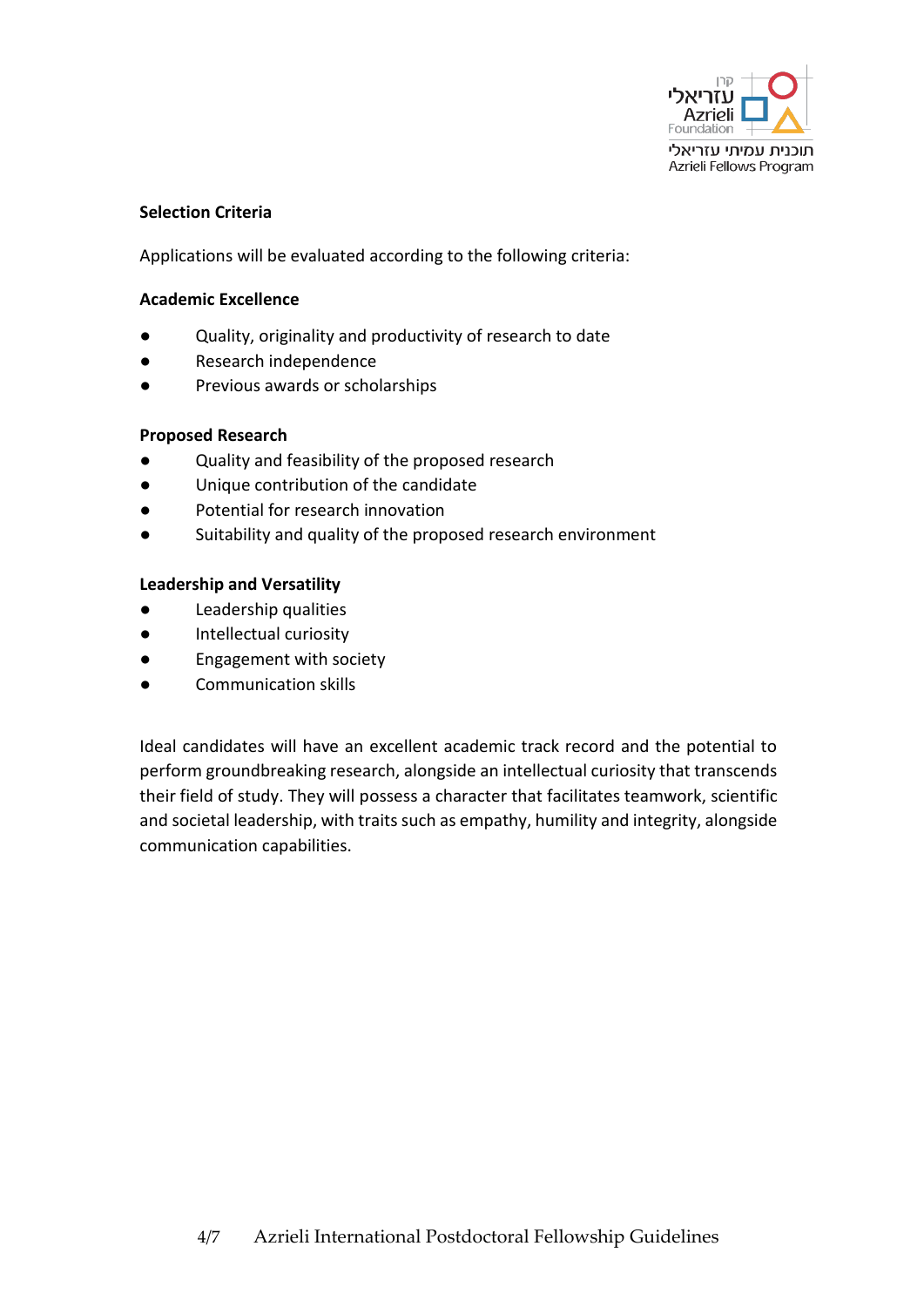

### **Selection Process**

The selection process will take place in three stages. At the end of each stage, a shortlist of candidates will advance to the next stage.

Stage One: Preselection Screening: Teams of academics from a wide variety of disciplines conduct an initial review of applications.

Stage Two: Academic Review by Committees: Shortlisted applications are reviewed by one of four multidisciplinary committees, composed of internationally renowned scientists and scholars of life sciences, exact sciences, humanities and social sciences.

Stage 3: Interview Panel: A panel of interviewers will meet with the finalists. The panel is comprised of representatives of the Azrieli Fellows Program, representatives of the academic committees, the Senior Academic Advisor of the Azrieli Fellows Program and experts on issues of leadership and personal merit.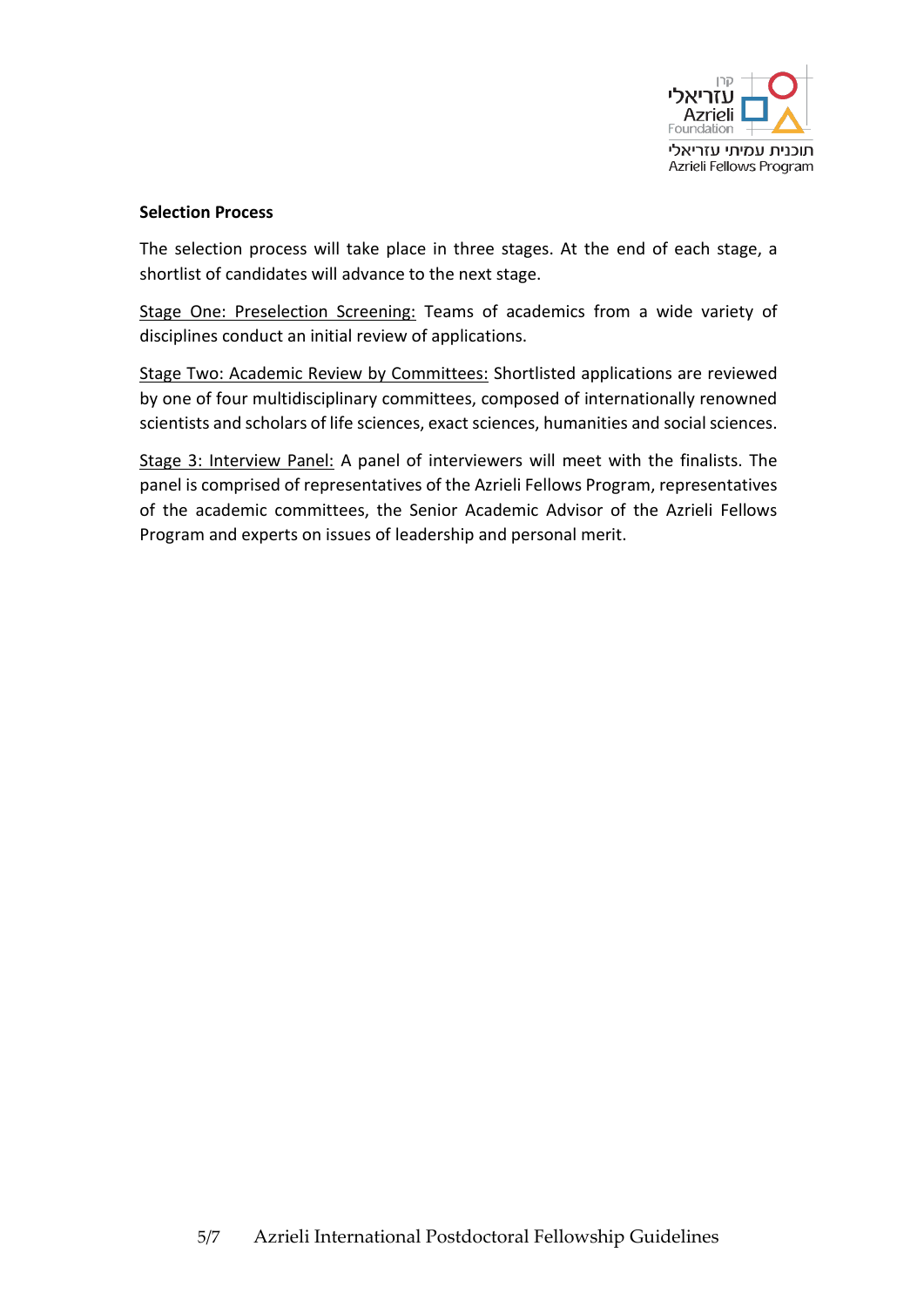

## **Azrieli Fellows' Obligations**

Alongside unique benefits, Azrieli Fellows are expected to:

- 1. **Maintain high academic standards at their host academic institution:** Fellows are expected to maintain a high level of academic excellence at their host academic institution throughout the program. This is evaluated through regular progress reports. Fellows are expected to be based in Israel for at least 75 percent of the Fellowship period.
- 2. **Participate in program-sponsored enrichment activities:** The Fellowship's program activities and events are aimed at creating a welcoming environment, developing skills, promoting leadership and encouraging interdisciplinary discourse. The program's activities promote interaction among researchers in a multidisciplinary setting, introductions to world-renowned scientists and scholars and networking with a vibrant community of academics.
- 3. **Engage with the community**: Fellows are encouraged to engage with the local academic and general community in activities of voluntary, non-political/nonpartisan nature. These activities might include participating in active field days, giving public lectures about their research, mentoring younger researchers, and involvement with the international academic community in Israel.
- 4. **Acknowledge the Azrieli Foundation:** Any publications that result from research activities conducted during the fellowship period must acknowledge the support of the Azrieli Foundation. Fellows may also be asked to submit an abstract of their dissertation and published works to the Azrieli Fellows Program management team for use in publicity material produced by the program and on the Foundation website.
- 5. **Participate in Alumni activities:** Fellows will become part of a growing global community of Azrieli Fellows – past and present – and act as ambassadors for the program. Azrieli Alumni often share their experiences with others, publicize the program to their colleagues and participate in information sessions for new candidates.